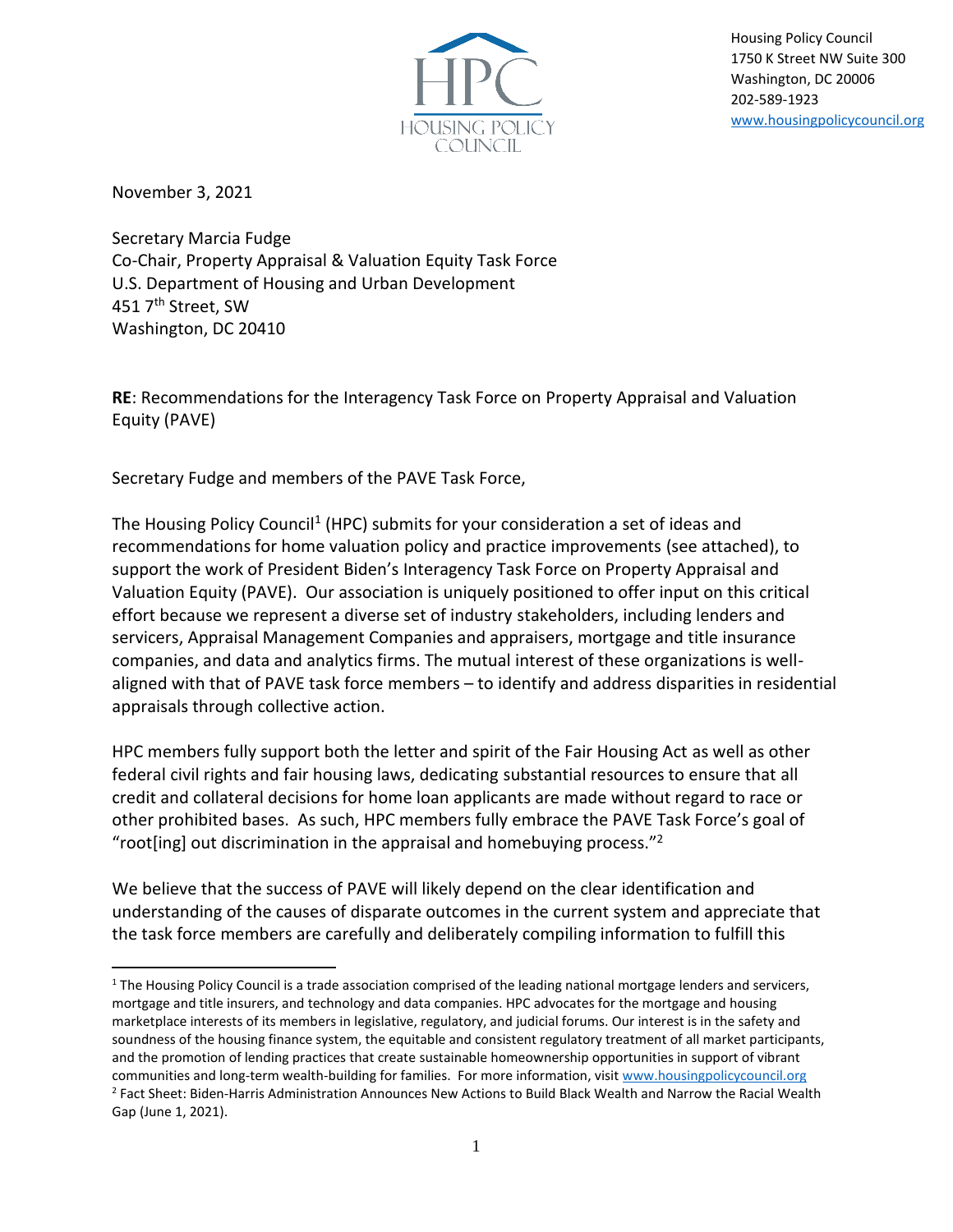objective. Therefore, to assist PAVE members in the collection of feedback from experienced practitioners in the collateral valuation field to support evidence-based analysis, the attachment provides our recommendations. We also request a meeting to discuss these concepts further.

The PAVE industry and advocacy listening session served as a very useful forum to respond to the task force member questions and propose policy alternatives for consideration and we appreciate the opportunity to participate. However, we do think that it would be very helpful to spend some time discussing the ideas with a small group of stakeholders representing various parts of the industry, as our members do, and hope that we can schedule a meeting with the task force to expand upon the set of recommendations attached here. We will follow up with this request, but if a task force representative would like to reach out to us directly, please call Meg Burns, HPC EVP, at 202-589-1926.

Yours truly,

Edward J. Do Marco

Edward J. DeMarco President Housing Policy Council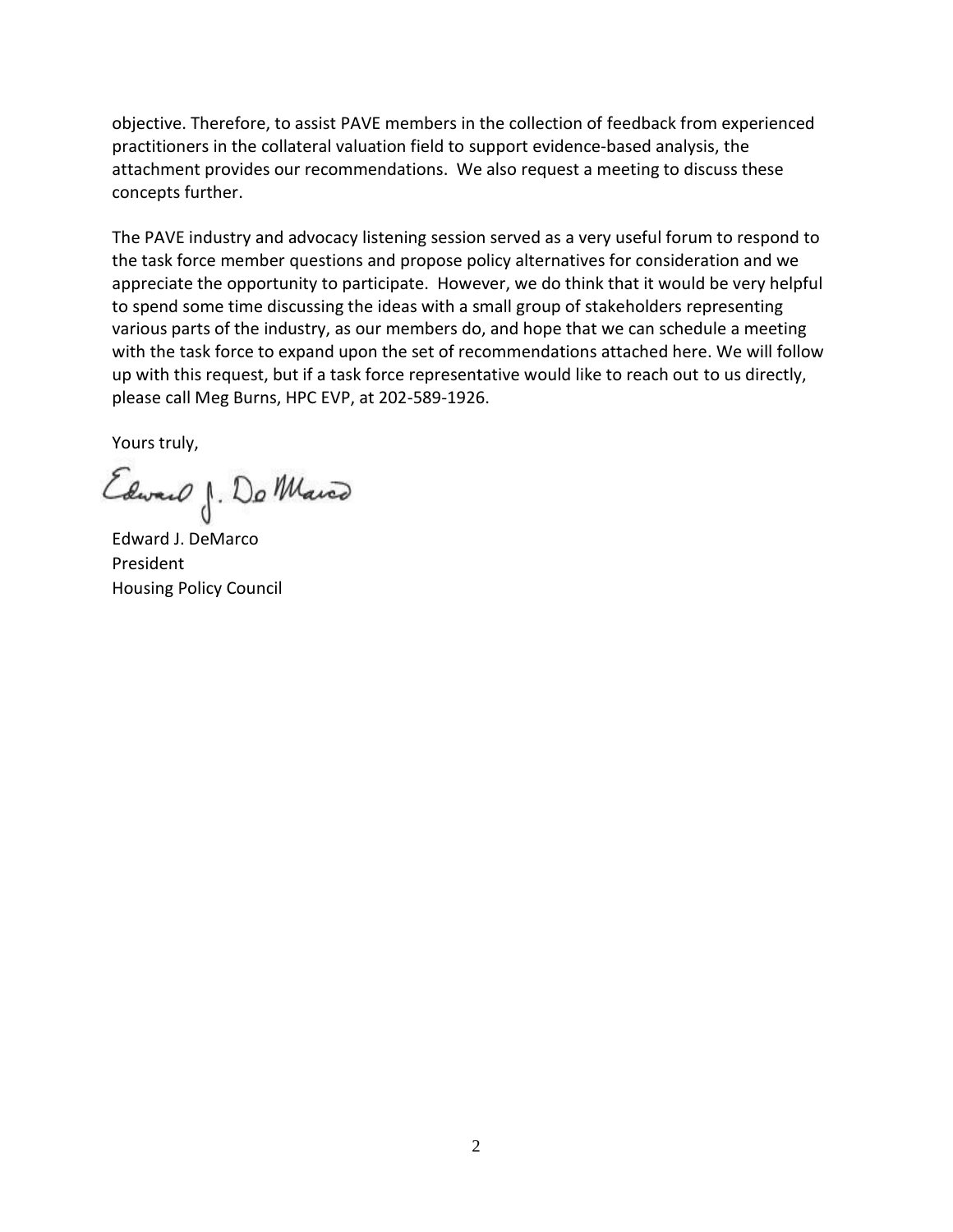## **Housing Policy Council – Recommendations for Property Appraisal & Valuation Equity (PAVE) Task Force**

The HPC recommendations presented below are categorized in accordance with the PAVE objectives listed on HUD's PAVE Task Force web site, as follows:

PAVE - Core Objectives guide how the Task Force will drive change (both individual agencies and the collective Task Force). The Task Force Members will work together and consult with civil rights organizations, advocacy groups, industry, and philanthropic entities to drive change by:

- **Data Dissemination & Research**: Coordinating efforts to evaluate and identify the extent of, causes and factors that contribute to the persistent misvaluation and devaluation of assets. This includes evaluating issues related to biased appraisals in mortgage transactions and Automated Valuation Models (AVMs).
- **Policy & Guidance**: To the greatest extent feasible, coordinating agencies' guidance, enforcement efforts, and monitoring authority. This may include reviewing of valuation related authorities enforced by federal entities, determining areas of commonality and conflict, and creating a framework for appropriate information sharing among agencies with enforcement authorities regarding coordinated enforcement and compliance, respecting enforcement independence.
- **Enforcement & Compliance:** Leveraging the authority of the Appraisal Subcommittee to strengthen oversight of the Appraisal Foundation, encourage diversity of State Appraisal regulatory agencies, and create opportunities for transparent data sharing.
- **Data Collection & Reporting**: To the greatest extent feasible, coordinating data collection and reporting, maintaining data repositories (contingent upon feasibility and legal opinion).
- **Coordination**: Recommending and implementing actions within agencies' authorities, including concrete steps that federal, state, and local governments and industry will take as expeditiously as possible.

| <b>Topic</b>                                | <b>Challenge</b>                                                                                                                                                      | <b>Possible Solutions</b>                                                                                                                                                         | <b>Rationale</b>                                                                                                                                                                                                                                                                                    |
|---------------------------------------------|-----------------------------------------------------------------------------------------------------------------------------------------------------------------------|-----------------------------------------------------------------------------------------------------------------------------------------------------------------------------------|-----------------------------------------------------------------------------------------------------------------------------------------------------------------------------------------------------------------------------------------------------------------------------------------------------|
| Policy & Guidance/Diversity in the Industry |                                                                                                                                                                       |                                                                                                                                                                                   |                                                                                                                                                                                                                                                                                                     |
| Expand the<br>Number of<br>Appraisers       | a. In certain areas of the country<br>there are insufficient numbers of<br>appraisers to satisfy the current<br>order volume<br>b. Limited capacity is increasing the | Dedicate resources to recruitment and<br>a.<br>hiring of more, and more diverse,<br>appraisers.<br>Mandate nation-wide adoption of<br>b.<br>Practical Applications of Real Estate | Expanding the population of appraisers, while also<br>transitioning to a more diverse workforce that is reflective<br>of the communities in which appraisers work, could help<br>to a) address the constraints that are increasing costs and<br>demands on overworked appraisers and b) counter the |
|                                             | costs of appraisals in certain<br>markets.                                                                                                                            | Appraisal (PAREA) programs and<br>secure funding for this critical<br>alternative. Private sector<br>contributions or ASC fee income could                                        | persistence of unconscious or intentional bias with an<br>increase in overall capacity. Regarding alternative<br>approaches to fulfill experience requirements, PAREA was<br>adopted in 2021 as a way to prepare appraisers for the                                                                 |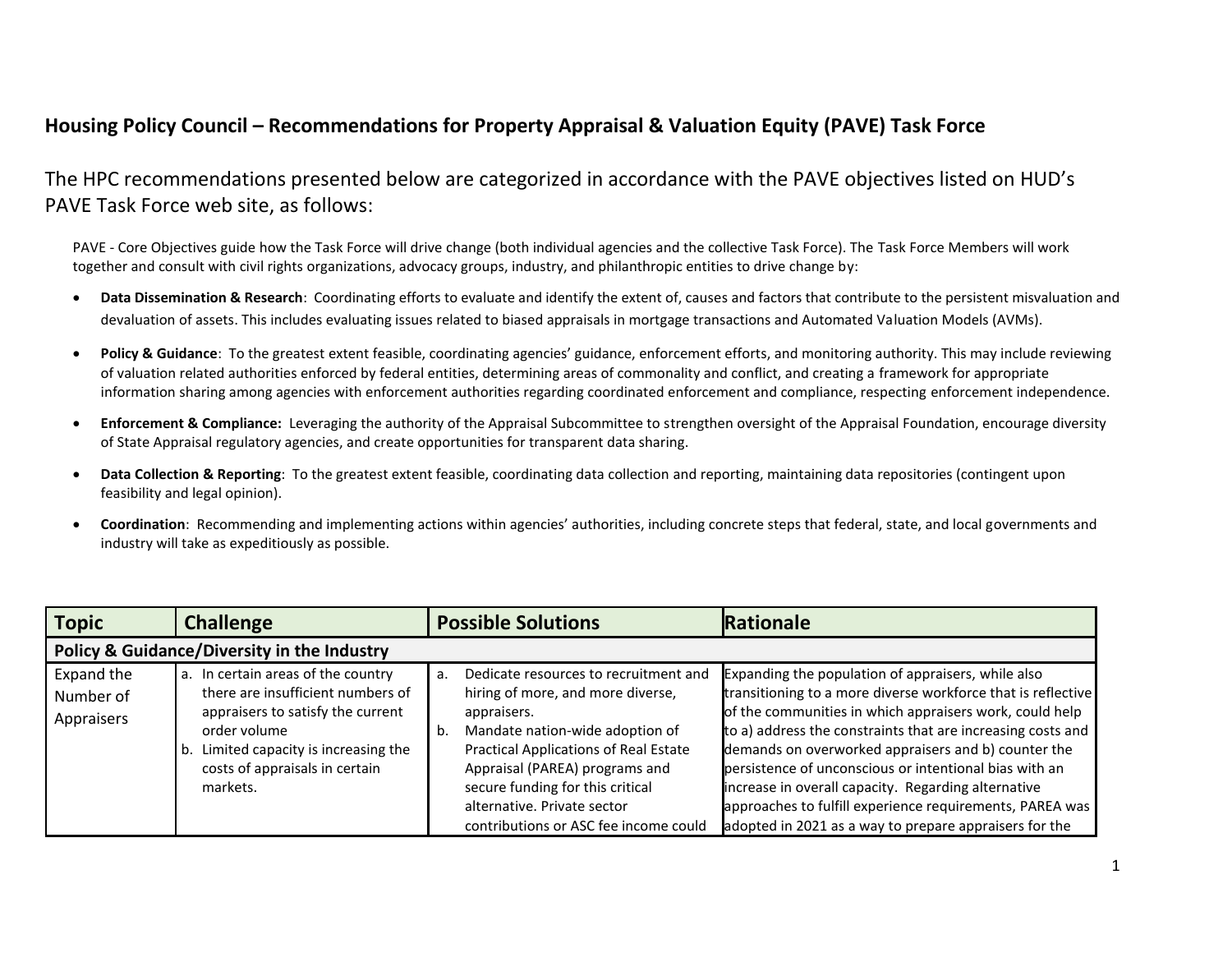|                                                                                                                                                                         |                                                                                                                                                                                                                                                                                                                                                                                                                                                                                                                                                                                                                                         | be directed toward additional research<br>and development of PAREA programs<br>for a "no experience required" method<br>for obtaining a license or certification<br>(e.g. virtual, simulation techniques).                                                                                                                                                                                                                                                                                                                                           | profession without burdening the dwindling population of<br>appraisers to train and mentor new entrants.<br>Unfortunately, this alternative method to achieve<br>'experience" has not been adopted across all 50 states.<br>With limited demand for the alternative approaches,<br>funding for the construction of the technology platforms<br>needed to offer the programs has been limited as well; in<br>other words, the economics for this alternative are poor,<br>without a more expansive mandate. |
|-------------------------------------------------------------------------------------------------------------------------------------------------------------------------|-----------------------------------------------------------------------------------------------------------------------------------------------------------------------------------------------------------------------------------------------------------------------------------------------------------------------------------------------------------------------------------------------------------------------------------------------------------------------------------------------------------------------------------------------------------------------------------------------------------------------------------------|------------------------------------------------------------------------------------------------------------------------------------------------------------------------------------------------------------------------------------------------------------------------------------------------------------------------------------------------------------------------------------------------------------------------------------------------------------------------------------------------------------------------------------------------------|------------------------------------------------------------------------------------------------------------------------------------------------------------------------------------------------------------------------------------------------------------------------------------------------------------------------------------------------------------------------------------------------------------------------------------------------------------------------------------------------------------|
| <b>Address</b><br>Diversity of<br>Profession -<br>Evaluate and<br>Modify<br>Licensing and<br>Certification<br>Requirements<br>and/or Ways to<br>Fulfill<br>Requirements | Today's appraiser population is<br>a.<br>predominantly older, white<br>males (Bureau of Labor<br>Statistics).<br>Licensing / certification<br>b.<br>requirements to become an<br>appraiser may be inadvertently<br>deterring or excluding well-<br>qualified candidates<br>Experience requirements, even<br>c.<br>if appropriate, may be difficult<br>to achieve if apprenticeships are<br>not readily available.<br>Certification requirement for<br>d.<br>FHA and VA constrain<br>availability of appraisers for this<br>historically underserved<br>segment of market, resulting in<br>higher rejection of purchase<br>transactions. | Dedicate resources to recruitment and<br>a.<br>hiring of diverse appraisers, consistent<br>with Appraisal Institute Diversity<br>Initiative.<br>Assess and establish alternative<br>b.<br>approaches to satisfy licensing or<br>certification standards.<br>Establish alternative means to identify,<br>c.<br>secure, and/or complete<br>apprenticeship requirements.<br>Per above, mandate and fund PAREA<br>d.<br>programs and research to develop<br>tools.<br>Update statutes to permit licensed or<br>e.<br>certified appraisers for FHA and VA | To expand and diversify the population of appraisers<br>quickly, the education and experience qualification<br>standards could be modified OR retained as-is with an<br>associated change in the various methods used to fulfill<br>the mandatory hours of education and experience.                                                                                                                                                                                                                       |
|                                                                                                                                                                         | <b>Policy, Guidance, and Regulations</b>                                                                                                                                                                                                                                                                                                                                                                                                                                                                                                                                                                                                |                                                                                                                                                                                                                                                                                                                                                                                                                                                                                                                                                      |                                                                                                                                                                                                                                                                                                                                                                                                                                                                                                            |
| Adopt Industry-<br>wide Valuation<br>Alternatives,<br>Relying on<br>Technology and<br>Data                                                                              | Appraiser skill set is performing<br>analysis of property information, yet<br>time to conduct the appraisal<br>includes travel to sites for data<br>collection, which could be<br>eliminated in some cases and<br>performed by another individual in                                                                                                                                                                                                                                                                                                                                                                                    | Adopt valuation continuum, based on<br>transaction risk - lowest to highest:<br>appraisal waivers<br>a.<br>appraisal waivers with inspections<br>b.<br>AVMs (automated valuation models)*<br>c.                                                                                                                                                                                                                                                                                                                                                      | A shift to reduced reliance on individuals to perform the<br>full interior-exterior appraisal will naturally moderate any<br>intentional or unconscious bias. The use of alternatives,<br>based on risk of the transaction (property and credit<br>considerations), embraces the innovations and<br>improvements in valuation methodologies that have<br>resulted from better use of data and analytics. With the                                                                                          |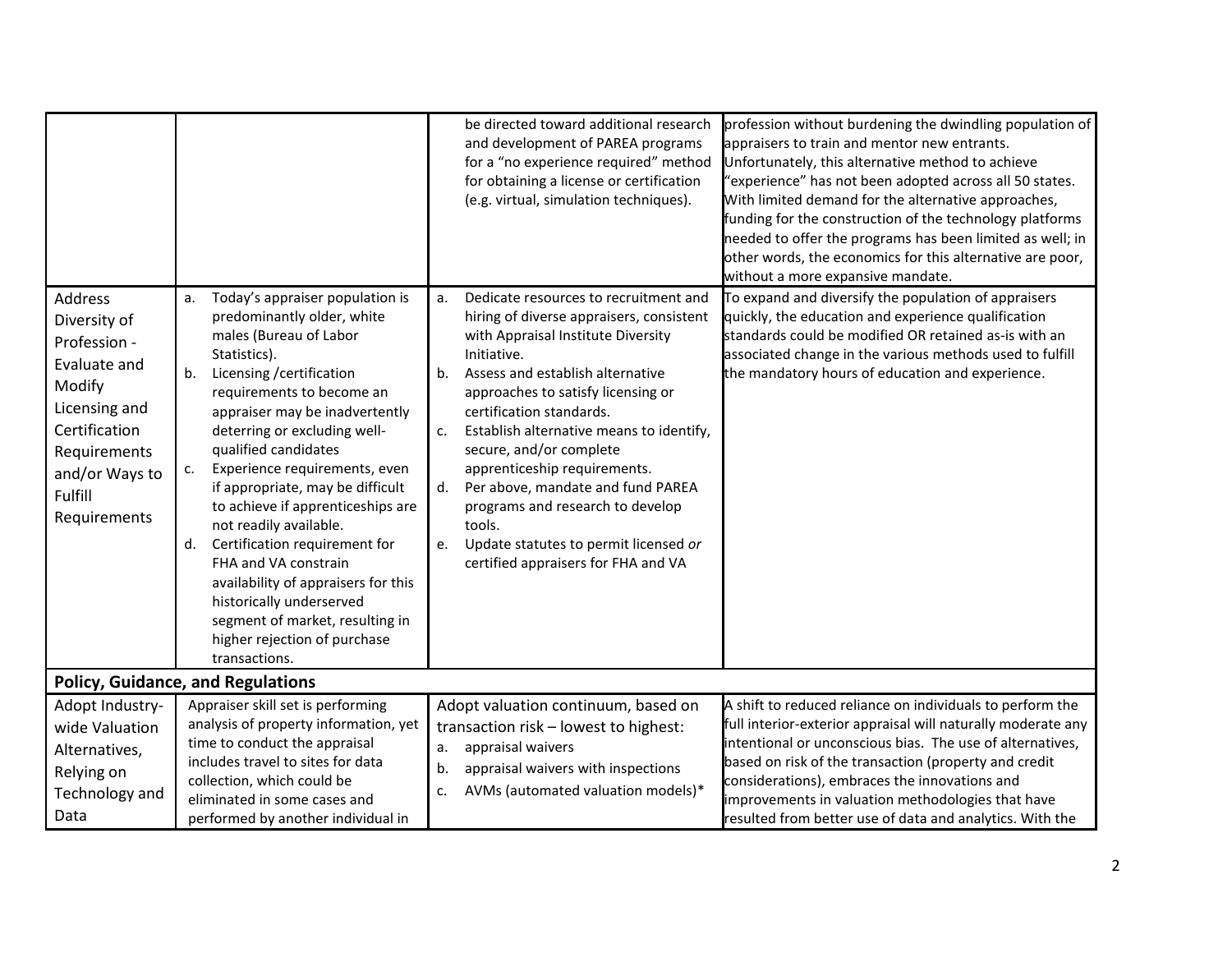|                                                                                       | others. Focusing human resources<br>on critical analytic work and relying<br>on data and technology for<br>compilation of property-specific<br>input should improve the<br>professional experience, quality and<br>consistency of information, and<br>naturally reduce unconscious bias.               | d.<br>Evaluations - AVM with physical<br>inspection<br>Desktop appraisals<br>e.<br>f.<br>Alternative appraisals: desktop and<br>probable condition<br>Hybrid appraisals: desktop and interior<br>g.<br>inspection by non-appraiser<br>h.<br><b>Exterior appraisals</b><br>Interior appraisals<br>i.<br>* see below for AVM standards                                                                                                                                                                                                                                                                                                                                                       | substantial developments in technology and innovation,<br>there are a significant number of acceptable valuation<br>approaches to establish an accurate opinion of value, all<br>of which are and should continue to be subjected to fair<br>lending testing. Use of alternatives will also increase the<br>capacity of the existing appraiser workforce as drive and<br>inspection times are eliminated in many valuation<br>scenarios.                                                                                                                                                                                                                                                                                              |
|---------------------------------------------------------------------------------------|--------------------------------------------------------------------------------------------------------------------------------------------------------------------------------------------------------------------------------------------------------------------------------------------------------|--------------------------------------------------------------------------------------------------------------------------------------------------------------------------------------------------------------------------------------------------------------------------------------------------------------------------------------------------------------------------------------------------------------------------------------------------------------------------------------------------------------------------------------------------------------------------------------------------------------------------------------------------------------------------------------------|---------------------------------------------------------------------------------------------------------------------------------------------------------------------------------------------------------------------------------------------------------------------------------------------------------------------------------------------------------------------------------------------------------------------------------------------------------------------------------------------------------------------------------------------------------------------------------------------------------------------------------------------------------------------------------------------------------------------------------------|
| Publish AVM<br>Standards                                                              | The use of AVMs can serve as an<br>effective data-based, objective<br>alternative to appraisals and/or<br>serve as a "check" on the accuracy of<br>the appraiser's opinion of value, but<br>the lack of uniform standards for all<br>AVM tools complicates reliance on<br>this technological solution. | Publish interagency AVM standards,<br>(required under Dodd-Frank) which should<br>include bias measurement techniques and<br>thresholds, to enable AVMs to mitigate bias<br>against protected class members. These<br>standards would support use of AVMs as<br>part of a valuation continuum.                                                                                                                                                                                                                                                                                                                                                                                             | AVMs offer the opportunity to a) rely more on data and<br>less on any potentially biased perspective of an individual<br>and/or b) to use the tools as a means to identify possible<br>bias. Given the growth in the use of AVM tools and<br>evolution in the models, it would be beneficial for the<br>standards to create uniformity and provide additional<br>transparency to compare the features of various AVMs as<br>well as their reliability and efficacy.                                                                                                                                                                                                                                                                   |
| Establish<br>industry-wide<br>standards for<br>Reconsideration<br>of Value<br>Process | • Customers may not be aware<br>that they can request an ROV.<br>• There is no uniform, industry-<br>wide set of standards for the ROV<br>process.<br>• If the ROV is rejected, there is no<br>consistent approach for<br>determining the final resolution<br>of the value dispute.                    | A standard ROV approach should be<br>established, outlining the role and<br>responsibilities of the lender, AMC, and<br>appraiser.<br>The standard ROV procedures should<br>stipulate: a) information that must be<br>collected, analyzed, and shared between<br>parties; b) time frames in which requests<br>should be considered and actions<br>completed, and c) centralized tracking of<br>the requests and resolution.<br>Rules should include when a second<br>appraisal is preferred and/or permitted.<br>Information should be provided to the<br>customer when the appraisal is ordered, to<br>ensure that they know how to request an<br>ROV in advance of receiving the report. | The ROV process is intended to allow a homeowner/buyer<br>or other stakeholder the opportunity to question the<br>opinion of value, based on valid, alternative comparable<br>sales or other legitimate property information. However,<br>the lack of uniformity in the process itself - including the<br>limited understanding regarding the responsibilities of the<br>parties and appropriate resolution - creates inefficiencies,<br>confusion, unsettled / unanswered discrepancies in the<br>value consideration. To ensure that this critical process<br>can fulfill the objective, to address consumer complaints<br>and particularly discrimination complaints, the industry<br>needs clarity, uniformity, and transparency. |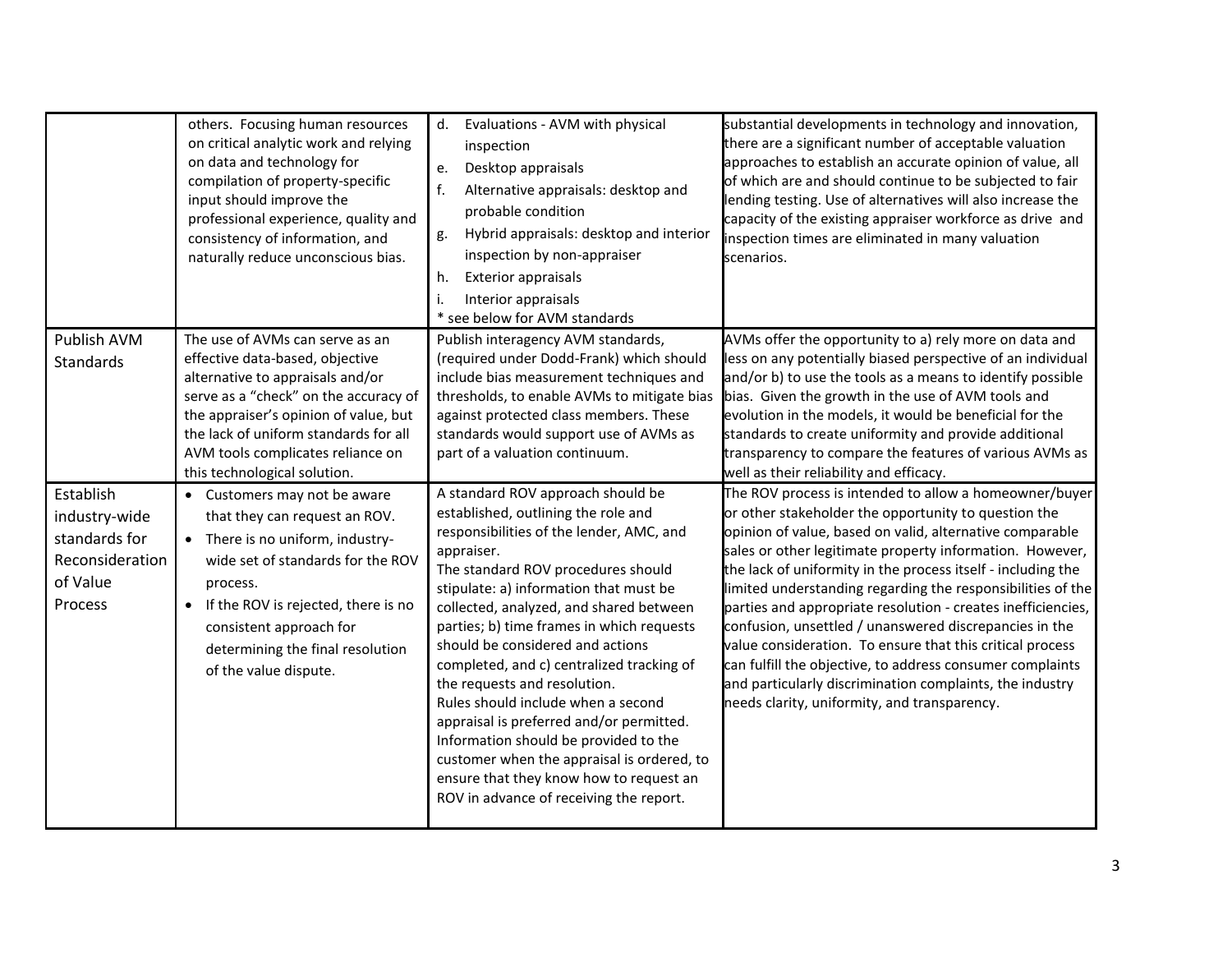| Create<br>Undervaluation<br>Flags in GSE<br><b>Collateral Tools</b><br>and Other<br>Technology<br>Platforms | Technology tools today are tuned<br>primarily to warn lenders of risk<br>related to overvaluation. Without an<br>efficient means to recognize risks<br>factors that drive potential<br>undervaluation, parties to a lending<br>transaction must rely on manual<br>identification and requests for<br>review of appraisals to discern and<br>evaluate any problems. | As a first step, require the GSEs include an<br>undervaluation flag in the collateral<br>management software to identify<br>appraisals with risk factors that indicate a<br>property is potentially undervalued. Over<br>time, learnings from the GSE flag should be<br>used to update other valuation<br>technologies, as appropriate.                                            | An undervaluation flag could help to identify unique cases<br>as well as patterns of undervaluation that are potentially<br>occurring, which will allow for remedial actions. GSEs<br>should also develop consistent guidance that sets<br>expectations for handling of these cases, by appraisers,<br>AMCs, and lenders.                                                                                                                                                                 |
|-------------------------------------------------------------------------------------------------------------|--------------------------------------------------------------------------------------------------------------------------------------------------------------------------------------------------------------------------------------------------------------------------------------------------------------------------------------------------------------------|------------------------------------------------------------------------------------------------------------------------------------------------------------------------------------------------------------------------------------------------------------------------------------------------------------------------------------------------------------------------------------|-------------------------------------------------------------------------------------------------------------------------------------------------------------------------------------------------------------------------------------------------------------------------------------------------------------------------------------------------------------------------------------------------------------------------------------------------------------------------------------------|
| Establish<br>Option for<br>Independent<br>Physical<br>Inspection                                            | Given the subjective nature of<br>the valuation process,<br>interactions between the<br>homeowner/ occupant or<br>borrower may contribute to bias,<br>conscious or subconscious.                                                                                                                                                                                   | Test and adopt a bifurcated process for<br>physical inspection of the property<br>performed by a separate party, other than<br>the appraiser, to remove appraiser<br>interaction parties to the transaction. This<br>could include 3 <sup>rd</sup> party inspectors or tools<br>that allow a remote or virtual inspection<br>facilitated by the occupant, agent, or other<br>party | To remove or minimize the risk of bias from the<br>appraiser's analysis of the physical inspection of the<br>property and the ultimate opinion of value, the physical<br>inspection of the property and collection of property<br>information could be performed by a third-party, separate<br>from the appraiser and provided to the appraiser. This<br>option would also likely increase the capacity of the<br>existing appraiser workforce, eliminating drive and<br>inspection time. |
| Data Collection & Reporting / Data Dissemination & Research                                                 |                                                                                                                                                                                                                                                                                                                                                                    |                                                                                                                                                                                                                                                                                                                                                                                    |                                                                                                                                                                                                                                                                                                                                                                                                                                                                                           |
| <b>Release GSE</b><br>Uniform<br>Appraisal<br>Dataset                                                       | The rich dataset of property<br>information compiled by the GSEs<br>has enabled them to develop risk<br>management tools - tools that can<br>identify risks or variations in<br>valuations that require additional<br>review and permit remedial action,<br>as appropriate.                                                                                        | Develop plan of action for release of GSE<br>property data set                                                                                                                                                                                                                                                                                                                     | The release of this information would allow for a<br>substantial improvement to and/or development of new<br>valuation risk management tools and techniques in the<br>open marketplace, which constrained today, as well as<br>better research and assess the accuracy and implications<br>of historical valuations in various markets.                                                                                                                                                   |
| <b>Support GSE</b><br>Efforts<br>Underway to<br>Update<br>Uniform<br>Appraisal<br>Dataset (UAD)<br>and      | Today's free-form text data<br>a.<br>fields, required to communicate<br>a valuation analysis, are not<br>standardized or uniform across<br>investors.<br>The freeform text fields in the<br>b.<br>existing appraisal form permit<br>variability and allow potential<br>biases to go unnoticed.                                                                     | Continue GSE appraisal form update<br>a.<br>and engage industry stakeholders<br>throughout the process, to stay<br>apprised of status.<br>Establish a data collection technology<br>b.<br>requirement, with standard data fields<br>and definitions for all appraisals                                                                                                             | Jniformity of data, mandated through industry-wide data<br>standards will allow for tracking and trending to identify<br>patterns and practices of bias in the industry.                                                                                                                                                                                                                                                                                                                  |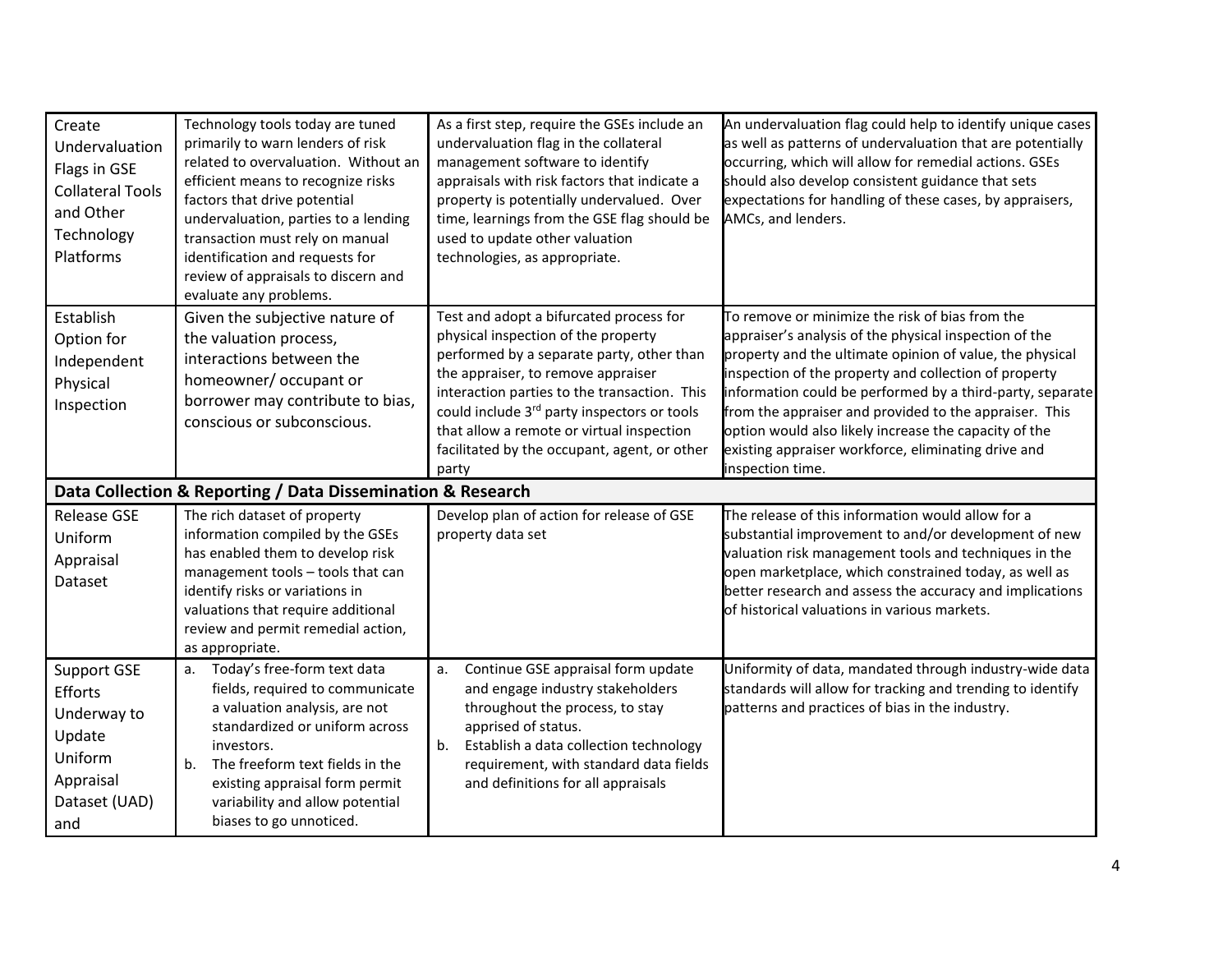| Collection<br><b>Standards</b>                                                                                              | Data compilation is not<br>c.<br>uniformly supported with<br>technology, to ensure every<br>appraisal is executed the same<br>way, e.g., square footage<br>measured with standardized<br>technology versus a tape<br>measure                                                                                                                                                                                                               | Once complete, mandate the GSE data<br>c.<br>set as the industry-wide standard for<br>all investors<br>Make the data collection technology a<br>d.<br>requirement for all investors                                                                                                                                                                                                        |                                                                                                                                                                                                                                                                              |
|-----------------------------------------------------------------------------------------------------------------------------|--------------------------------------------------------------------------------------------------------------------------------------------------------------------------------------------------------------------------------------------------------------------------------------------------------------------------------------------------------------------------------------------------------------------------------------------|--------------------------------------------------------------------------------------------------------------------------------------------------------------------------------------------------------------------------------------------------------------------------------------------------------------------------------------------------------------------------------------------|------------------------------------------------------------------------------------------------------------------------------------------------------------------------------------------------------------------------------------------------------------------------------|
| Conduct<br><b>Appraisal Bias</b><br>Research                                                                                | The potential scope and extent of<br>possible appraisal bias is just<br>beginning to be defined. The<br>possible bias on single properties is<br>different from undervaluation of<br>entire neighborhoods.<br>Understanding the nature of the<br>problem is necessary to develop the<br>most suitable solutions.                                                                                                                           | Objective and comprehensive research by<br>HUD, FHFA, the GSEs, and other<br>government or private researchers and<br>stakeholders is critical for a better<br>understanding of the issues. Freddie-<br>published research is first to rely on actual<br>appraisals, looking at subject properties<br>and comparables as well as appraisers.<br>More of this type of research is critical. | The best policy approaches can be developed only with a<br>full appreciation for the nature of the problems to be<br>solved, including the scale and root causes for the<br>problems.                                                                                        |
| <b>Enforcement &amp; Compliance</b>                                                                                         |                                                                                                                                                                                                                                                                                                                                                                                                                                            |                                                                                                                                                                                                                                                                                                                                                                                            |                                                                                                                                                                                                                                                                              |
| Address<br>Fragmentation<br>in Regulatory<br>Regime /<br>Realign and<br>Enhance<br>Appraiser<br>Monitoring and<br>Oversight | a. Dedication of resources at the<br>state level for appraiser oversight<br>is often inadequate, which<br>constrains effective identification<br>of deficient practices and /or<br>appropriate enforcement actions.<br>b. Fragmentation of oversight<br>between various Federal<br>regulatory bodies creates gaps in<br>oversight.<br>c. Distinct statutory authorities of<br>ASC and Appraisal Foundation<br>contribute to fragmentation. | Pursue legal authority to establish a more<br>cohesive regulatory framework that will<br>enable identification of and sanctions for<br>noncompliant or deficient practices as well<br>as poorly performing appraisers.                                                                                                                                                                     | If appraiser bias is identified today, the ability of a<br>counterparty as well as a regulatory body to take action is<br>limited and/or hampered by the existing fragmented<br>framework. This includes challenges for lenders subject to<br>Appraiser Independence rules). |
| FHA / VA                                                                                                                    | FHA and VA impose minimum<br>property requirements for homes to<br>qualify for FHA or VA financing. The<br>practical impact conflicts with the                                                                                                                                                                                                                                                                                             | MPRs are outdated and misaligned with the<br>uniform residential appraisal report (rely on<br>an addendum) and should be eliminated.                                                                                                                                                                                                                                                       | Elimination of a barrier to FHA/VA loans, the most<br>commonly used form of affordable financing for<br>individuals and households of color, would expand access<br>to credit for traditionally underserved borrowers.                                                       |